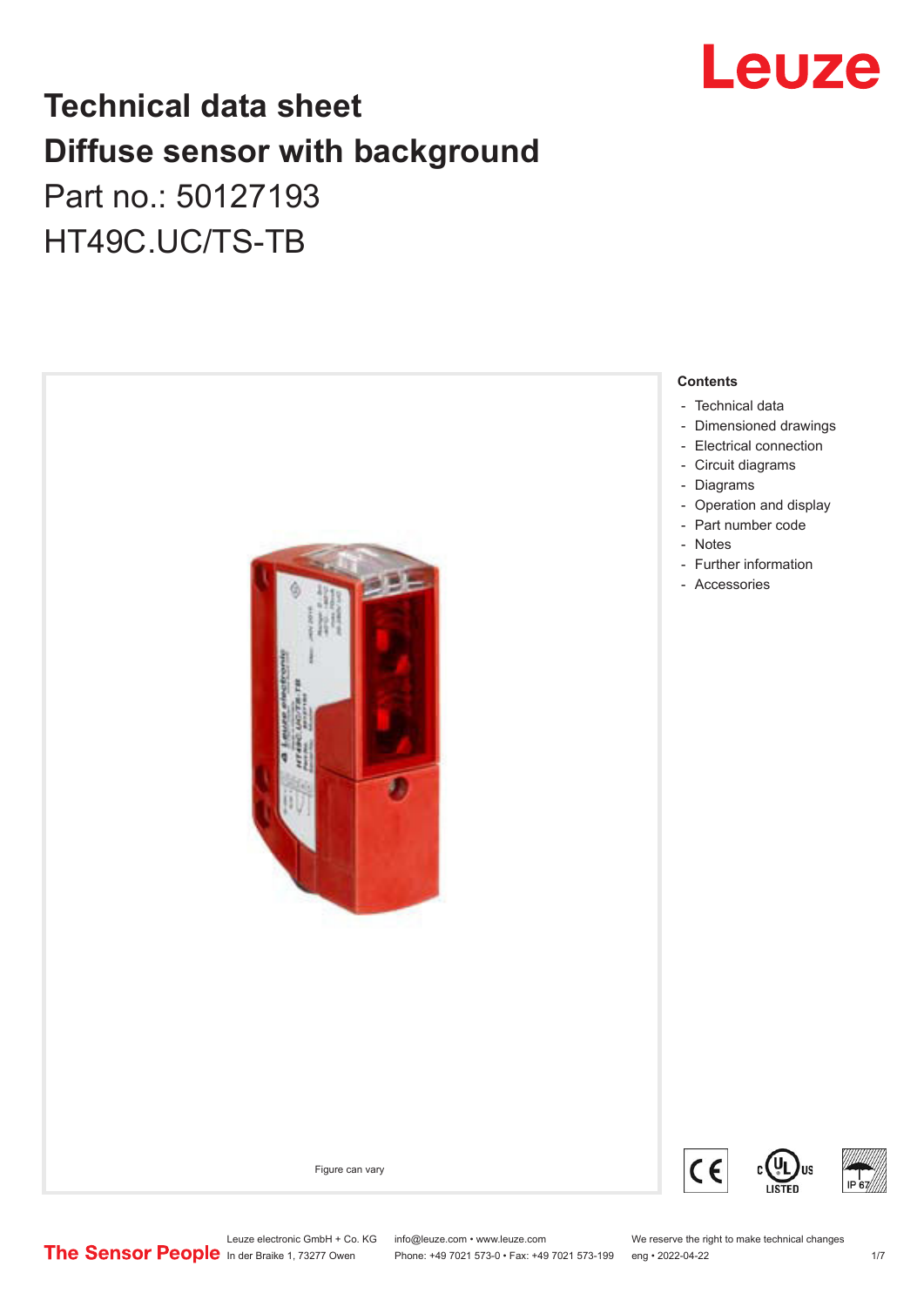ground suppression

### <span id="page-1-0"></span>**Technical data**

# Leuze

#### **Basic data**

**Series** 49C **Operating principle** Diffuse reflection principle with back-

#### **Optical data**

| <b>Black-white error</b>         | < 10% up to 1200 mm                  |
|----------------------------------|--------------------------------------|
| <b>Operating range</b>           | Guaranteed operating range           |
| Operating range, white 90%       | $0.0053$ m                           |
| Operating range, gray 18%        | 0.022m                               |
| Operating range, black 6%        | $0.051.5$ m                          |
| <b>Operating range limit</b>     | Typical operating range              |
| Operating range limit, white 90% | 0.0053m                              |
| <b>Adjustment range</b>          | 120  3,000 mm                        |
| Light source                     | LED, Red                             |
| Wavelength                       | 630 nm                               |
| <b>Transmitted-signal shape</b>  | Pulsed                               |
| LED group                        | Exempt group (in acc. with EN 62471) |

#### **Electrical data**

**Protective circuit Interference blanking** 

Transient protection

**Performance data** Supply voltage  $U_{\text{B}}$ **Power consumption (with AC)** 1.5 V·A

20 ... 250 V, AC/DC

#### **Outputs**

| Number of digital switching outputs 2 Piece(s) |  |  |  |
|------------------------------------------------|--|--|--|
|------------------------------------------------|--|--|--|

| <b>Switching outputs</b>   |                       |
|----------------------------|-----------------------|
| Voltage type               | AC/DC                 |
| Switching current, max.    | 2,500 mA              |
| Switching voltage          | 250 V AC/DC           |
|                            |                       |
| <b>Switching output 1</b>  |                       |
| Assignment                 | Connection 1, pin 3   |
| <b>Switching element</b>   | Relay, NC             |
| <b>Switching principle</b> | Light/dark reversible |
|                            |                       |
| <b>Switching output 2</b>  |                       |
| Assignment                 | Connection 1, pin 5   |
| <b>Switching element</b>   | Relay, NO             |
| <b>Switching principle</b> | Light/dark reversible |

#### **Timing**

| <b>Switching frequency</b> | 25 Hz           |
|----------------------------|-----------------|
| <b>Response time</b>       | $20 \text{ ms}$ |
| <b>Readiness delay</b>     | 300 ms          |

#### **Connection**

| <b>Connection 1</b>     |                      |
|-------------------------|----------------------|
| <b>Function</b>         | Signal OUT           |
|                         | Voltage supply       |
| Type of connection      | Terminal             |
| <b>Type of terminal</b> | Spring-cage terminal |
| No. of pins             | $5$ -pin             |

#### **Mechanical data**

| Dimension (W x H x L)               | 31 mm x 104 mm x 55.5 mm                           |
|-------------------------------------|----------------------------------------------------|
| <b>Housing material</b>             | Plastic                                            |
| <b>Plastic housing</b>              | PC                                                 |
| Lens cover material                 | <b>Plastic</b>                                     |
| Net weight                          | 150 g                                              |
| <b>Housing color</b>                | Red                                                |
| Type of fastening                   | Through-hole mounting                              |
|                                     | Via optional mounting device                       |
|                                     |                                                    |
| <b>Operation and display</b>        |                                                    |
| Type of display                     | LED                                                |
| <b>Number of LEDs</b>               | 2 Piece(s)                                         |
| <b>Operational controls</b>         | Multiturn potentiometer                            |
|                                     | <b>Teach button</b>                                |
| Function of the operational control | Activation of the time module for dropout<br>delay |
|                                     | Light/dark switching                               |
|                                     | Range adjustment                                   |
|                                     | Switching range adjustment                         |
| <b>Environmental data</b>           |                                                    |
| Ambient temperature, operation      | $-40$ 60 °C                                        |
| Ambient temperature, storage        | $-40$ 70 °C                                        |
|                                     |                                                    |
| <b>Certifications</b>               |                                                    |
| Degree of protection                | IP 67                                              |
| <b>Protection class</b>             | $\mathbf{II}$                                      |
| <b>Certifications</b>               | c UL US                                            |
| <b>Standards applied</b>            | IEC 60947-5-2                                      |
| <b>Classification</b>               |                                                    |
| <b>Customs tariff number</b>        | 85365080                                           |
| <b>ECLASS 5.1.4</b>                 | 27270904                                           |
| <b>ECLASS 8.0</b>                   | 27270904                                           |
| <b>ECLASS 9.0</b>                   | 27270904                                           |
| <b>ECLASS 10.0</b>                  | 27270904                                           |
| <b>ECLASS 11.0</b>                  | 27270904                                           |
| <b>ECLASS 12.0</b>                  | 27270903                                           |
| <b>ETIM 5.0</b>                     | EC002719                                           |
| <b>ETIM 6.0</b>                     | EC002719                                           |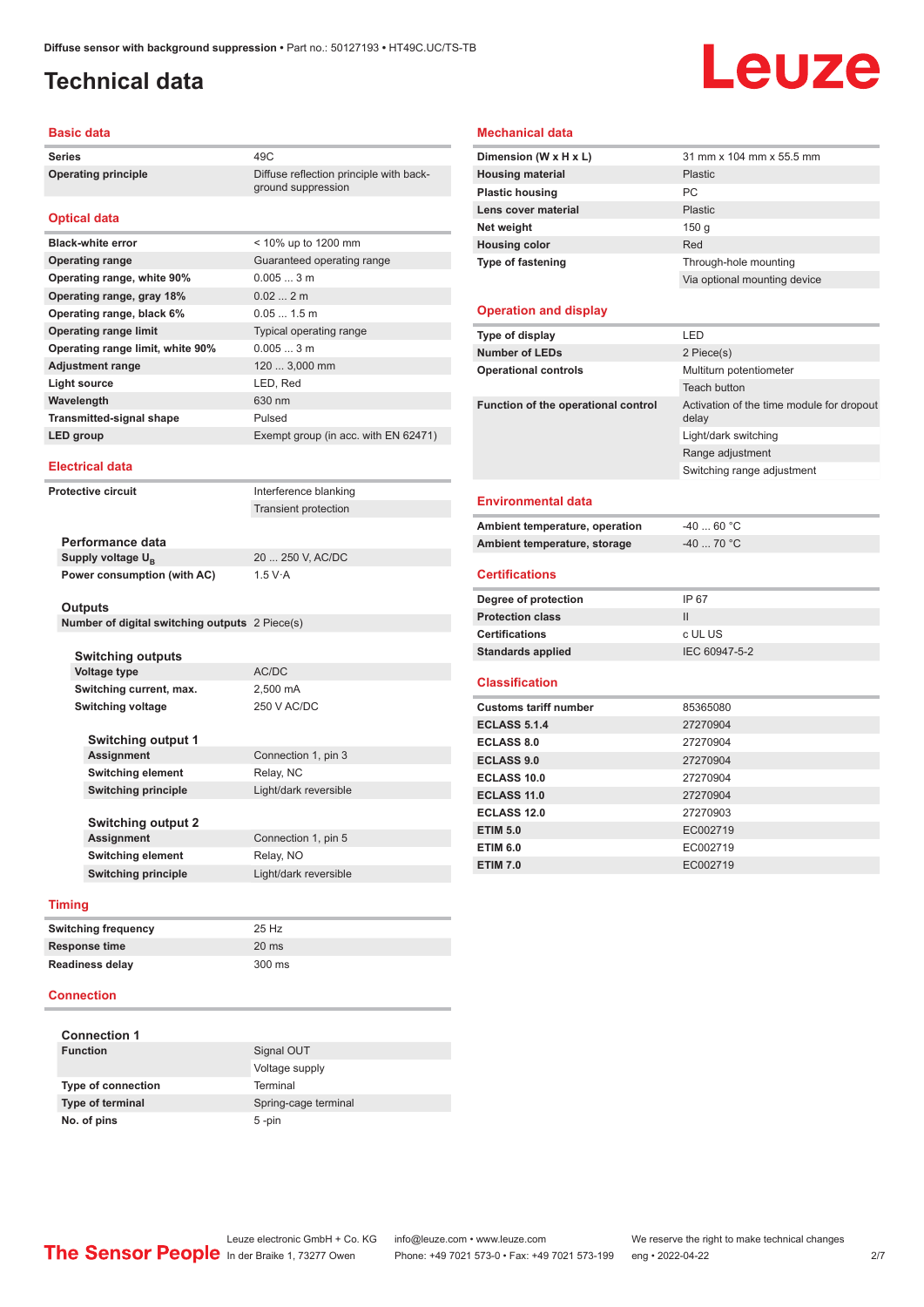### <span id="page-2-0"></span>**Dimensioned drawings**

Leuze

All dimensions in millimeters



#### AA Green LED

- AB Yellow LED
- B Optical axis
- C Receiver
- D Transmitter
- E Range adjustment
- F Teach button
- G Preferred entry direction
- H Countersinking for SK nut M5, 4.2 mm deep
- J Cable entry with M16 x 1.5 screw fitting for Ø 5 ... 10 mm



### **Electrical connection**

#### **Connection 1**

| <b>Function</b>    | Signal OUT           |
|--------------------|----------------------|
|                    | Voltage supply       |
| Type of connection | Terminal             |
| Type of terminal   | Spring-cage terminal |
| No. of pins        | $5$ -pin             |
|                    |                      |

#### **Terminal Assignment**

e.

|        | __               |
|--------|------------------|
|        | $+ / L1$         |
| 2      | $-/ N$           |
| 3      | OUT <sub>1</sub> |
| 4<br>┱ | COM              |
| 5      | OUT <sub>2</sub> |
|        |                  |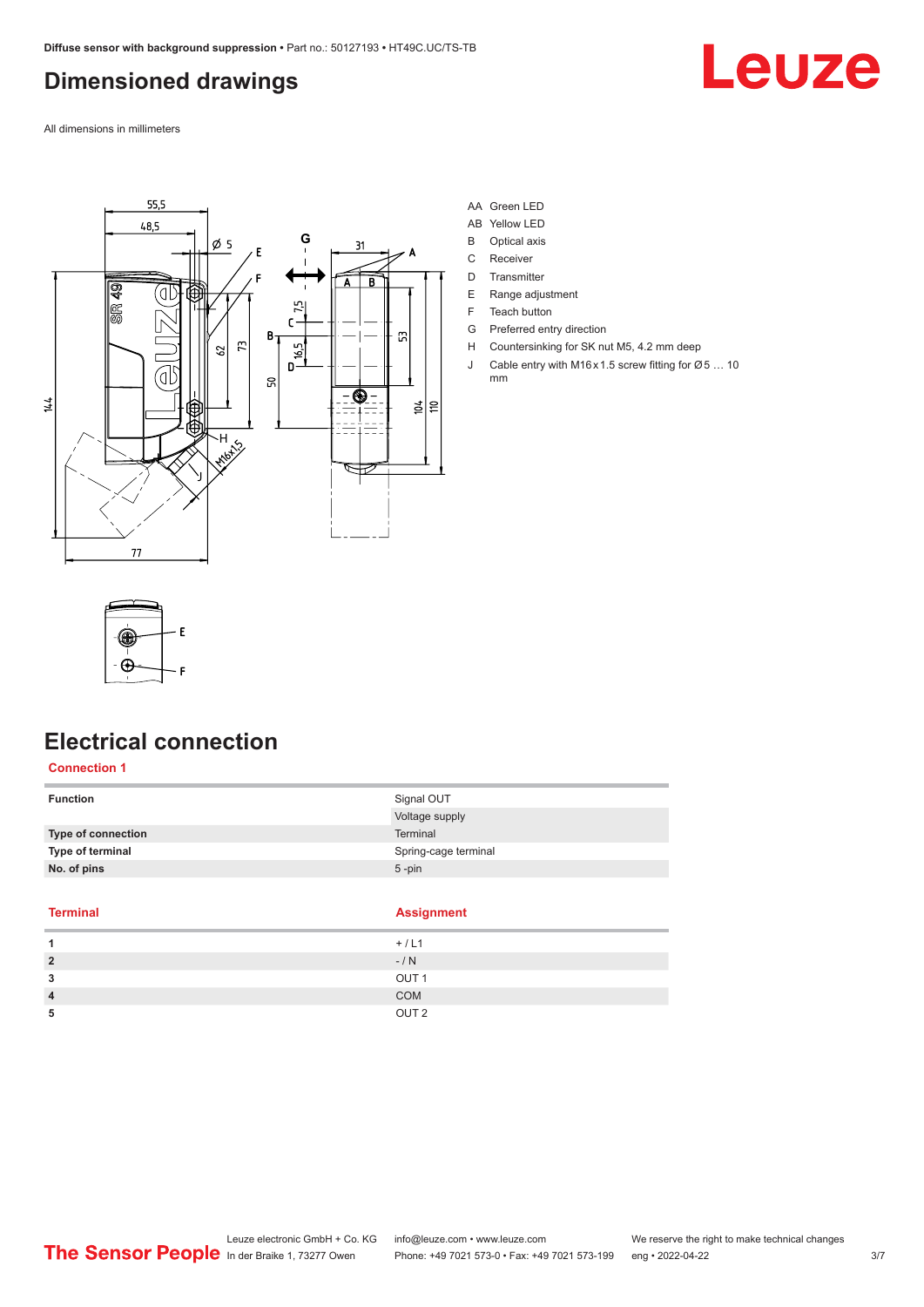### <span id="page-3-0"></span>**Circuit diagrams**



AC



DC



### **Diagrams**

x

Typ. response behavior (white 90 %)



- x Distance [mm]
- y Misalignment [mm]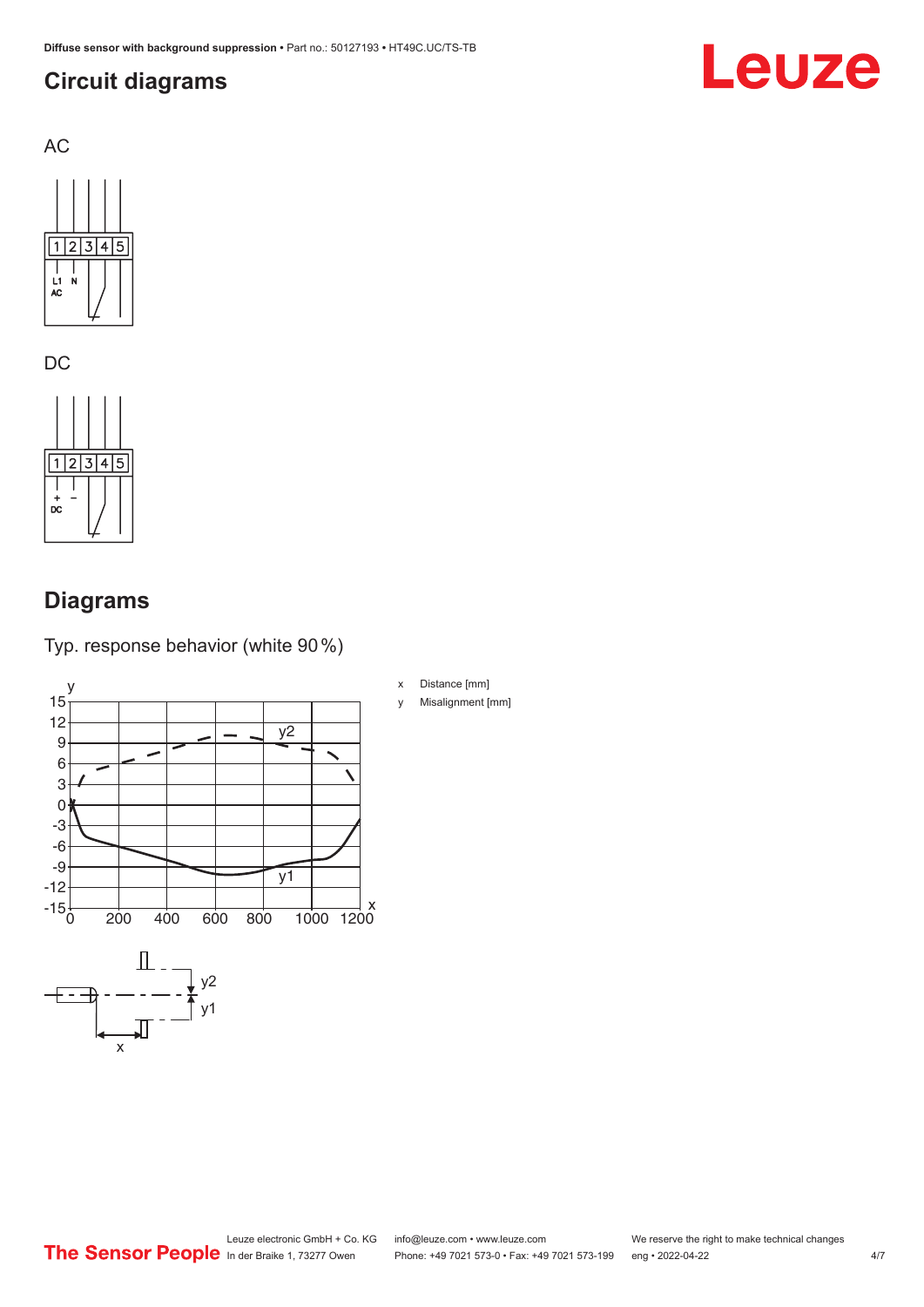#### <span id="page-4-0"></span>**Diagrams**

## Leuze

Typ. black/white behavior



### **Operation and display**

| LED            | <b>Display</b>           | <b>Meaning</b>                   |
|----------------|--------------------------|----------------------------------|
|                | Green, continuous light  | Operational readiness            |
| $\overline{2}$ | Yellow, continuous light | Switching output/switching state |

### **Part number code**

Part designation: **AAA49Cd.EEfG/iJ-KL**

| AAA49C | Operating principle / construction<br>PRK49C: Retro-reflective photoelectric sensor with polarization filter<br>HT49C: Diffuse reflection sensor with background suppression<br>LS49C: Throughbeam photoelectric sensor transmitter<br>LE49C: Throughbeam photoelectric sensor receiver |
|--------|-----------------------------------------------------------------------------------------------------------------------------------------------------------------------------------------------------------------------------------------------------------------------------------------|
| d      | Light type<br>n/a: red light<br>I: infrared light                                                                                                                                                                                                                                       |
| EE     | <b>Operating voltage</b><br>n/a: 10  30 V, DC<br>UC: 20  250V AC/DC (all-mains design)                                                                                                                                                                                                  |
| f      | Equipment<br>H: With heating<br>D: Depolarizing media<br>1: 270° potentiometer<br>8: activation input (activation with high signal)                                                                                                                                                     |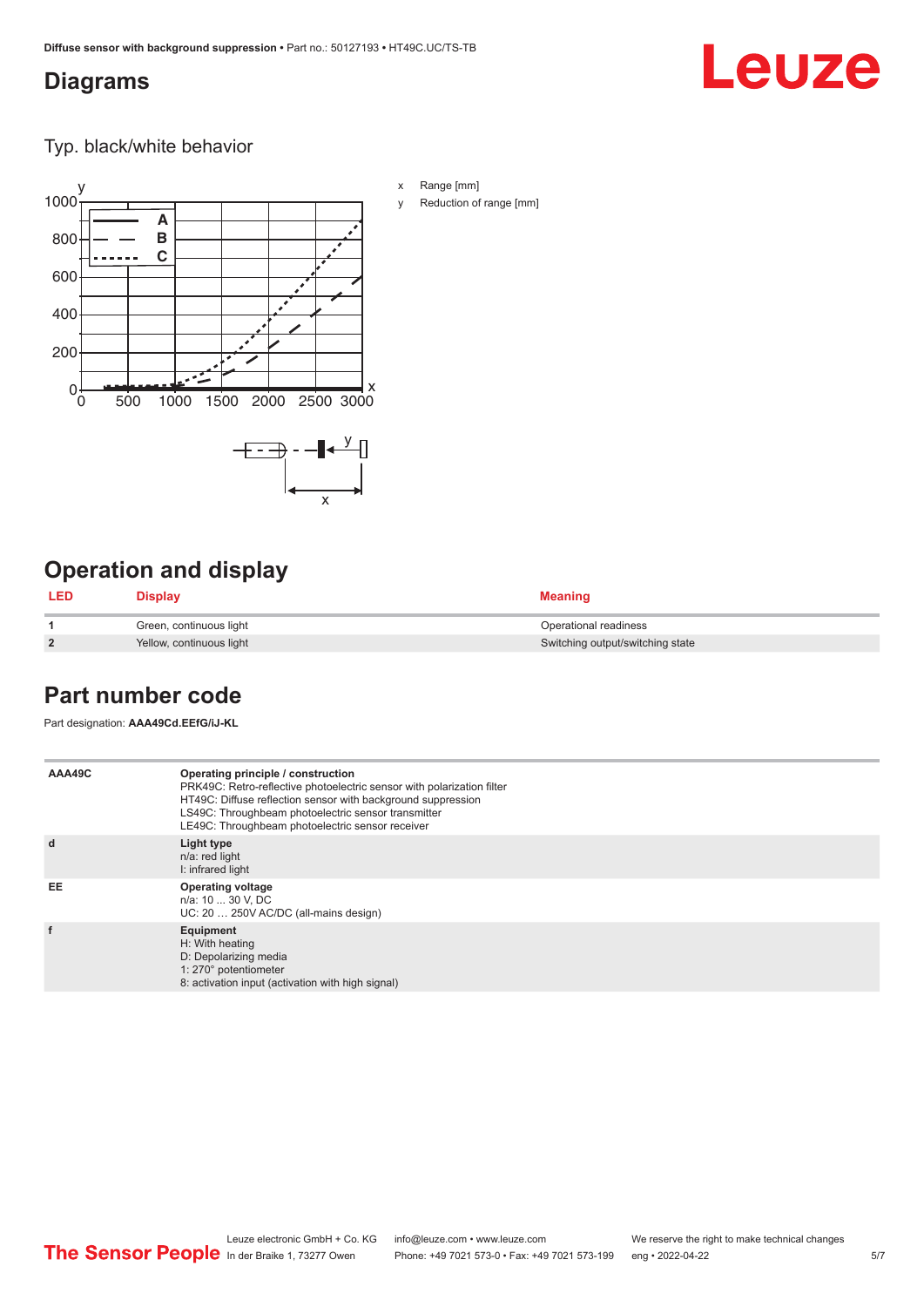#### <span id="page-5-0"></span>**Part number code**



| iJ          | Switching output / Function / OUT1OUT2<br>2: NPN transistor output, light switching<br>N: NPN transistor output, dark switching<br>4: PNP transistor output, light switching<br>P: PNP transistor output, dark switching<br>W: warning output<br>TS: Relay, NC contact/NO contact<br>M4: Low impedance MOSFET semiconductor switching output, NO contact |
|-------------|----------------------------------------------------------------------------------------------------------------------------------------------------------------------------------------------------------------------------------------------------------------------------------------------------------------------------------------------------------|
| <b>KL</b>   | <b>Electrical connection</b><br>TB: Terminal block - terminal compartment with spring terminals $(5 \times 1.5 \text{ mm}^2)$<br>n/a: cable, standard length 2000 mm                                                                                                                                                                                     |
| <b>Note</b> |                                                                                                                                                                                                                                                                                                                                                          |
|             | $\&$ A list with all available device types can be found on the Leuze website at www.leuze.com.                                                                                                                                                                                                                                                          |

#### **Notes**

| Observe intended use!                                                                                                                                                                                                      |
|----------------------------------------------------------------------------------------------------------------------------------------------------------------------------------------------------------------------------|
| $\%$ This product is not a safety sensor and is not intended as personnel protection.<br>§ The product may only be put into operation by competent persons.<br>♦ Only use the product in accordance with its intended use. |

### **Further information**

• All-insulated, rating voltage 250 VAC

• With inductive or capacitive load, provide suitable spark extinction (snubber)

### **Accessories**

### Mounting technology - Mounting brackets

| Part no. | <b>Designation</b> | <b>Article</b>  | <b>Description</b>                                                                                                                                                                       |
|----------|--------------------|-----------------|------------------------------------------------------------------------------------------------------------------------------------------------------------------------------------------|
| 50025570 | <b>BT 96</b>       | Mounting device | Design of mounting device: Angle, L-shape<br>Fastening, at system: Through-hole mounting<br>Mounting bracket, at device: Screw type<br>Type of mounting device: Rigid<br>Material: Metal |